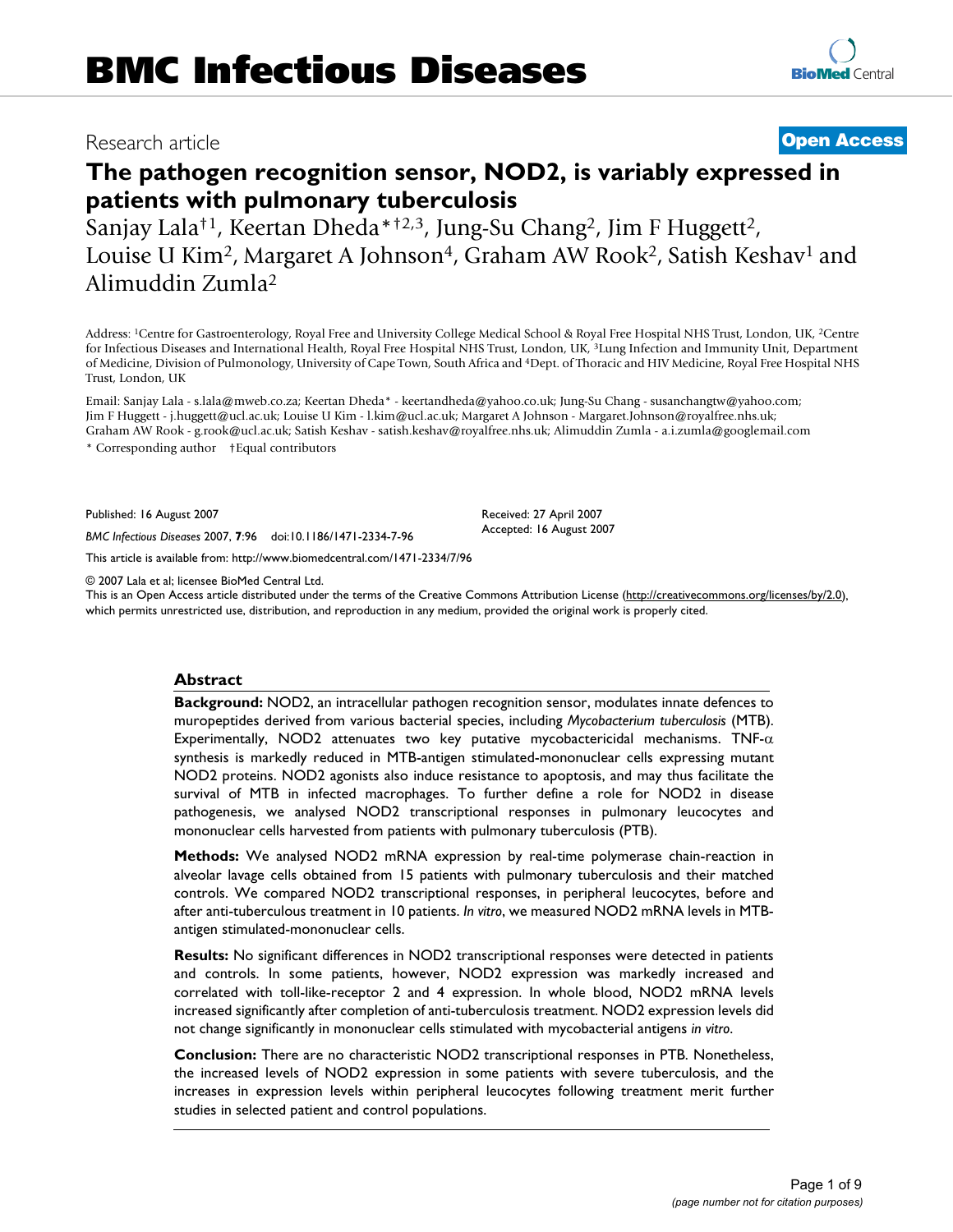# **Background**

The innate immune system is postulated to play a crucial role in the elimination or control of *Mycobacterium tuberculosis* (MTB), which causes infectious tuberculosis [1,2]. These innate immune responses are triggered when MTBderived molecules are sensed by toll-like receptors (TLRs), a family of membrane proteins, as well as by nucleotidebinding oligomerization domain 2 (NOD2; also known as CARD15), an intracellular pathogen recognition sensor. Activation of TLRs by MTB-antigens appears to be an important event in the control of infection. For example, mice that lack the toll-like receptor (TLR) adaptor molecule myeloid differentiation factor 88 (MyD88) are more susceptible to pneumonia following aerogenic infection with MTB [3].

The nature of these innate responses, however, appears complex and is not fully elucidated. For example, experimental studies show that MTB-induced TLR signalling effects both cellular activation [4] and apoptosis [5]. Similarly, the innate responses mediated by NOD2, in response to MTB-derived antigens, vary in different experimental systems.

NOD2 senses muramyl dipeptide (MDP) [6,7] a component of peptigoglycan that is found in mycobacterial cell walls. A recent *in vitro* study suggests that NOD2 is an essential recognition molecule for MTB [8], and pronounced cellular activation is noted in NOD2-transfected cells that are stimulated with MDP or heat-killed MTB preparations. Furthermore, cytokine production is inhibited in MTB-stimulated peritoneal macrophages obtained from NOD2-deficient mice and in human peripheral blood mononuclear cells (PBMCs) that express truncated NOD2 proteins [8]. On the other hand, MDP stimulation protects macrophages from apoptosis, which suggests that activation of NOD2 induces apoptosis resistance which facilitates the survival of MTB in macrophages [5].

The role of NOD2 in the pathogenesis of human MTBinfection is unknown. *In vitro*, human PBMCs that express truncated NOD2 proteins synthesise significantly less cytokines after stimulation with MTB-derived antigens. Truncated NOD2 proteins are encoded by mutations in the NOD2 gene that predispose individuals to Crohn's disease, a granulomatous inflammatory bowel disease [9,10]. The prevalence of these Crohn's disease-associated mutations has not been fully described in all population groups where tuberculosis is endemic although these mutations are rare in African patients with tuberculosis  $[11]$ .

To further define a role for NOD2 in disease pathogenesis, we analysed NOD2 mRNA transcriptional responses in pulmonary leucocytes and PBMCs harvested from

patients with pulmonary tuberculosis (PTB) and healthy controls. We determined whether changes in NOD2 transcription, if present, are characteristic for patients with tuberculosis: increased transcriptional responses may suggest that MTB-infected macrophages are resistant to apoptosis whereas decreased transcriptional responses may suggest that cellular activation is diminished in infected macrophages. As various pathogen associated-molecular patterns (PAMPs) specifically alter host transcriptional responses [12], we analysed and correlated the transcriptional responses of other TLRs with NOD2 in patients with PTB.

# **Methods**

# *Patients and samples*

Fifteen HIV-negative patients with culture proven pulmonary tuberculosis (PTB), who donated blood and lung bronchoalveolar lavage (BAL) samples, were recruited in London, United Kingdom. All patients with PTB had pansensitive isolates, received standard short course chemotherapy (6 to 9 months) and demonstrated clinical and radiological response to anti-TB treatment. Control donors ( $n = 15$ ) were healthy volunteers matched to the TB patients for age (within 4 years), sex and ethnicity. They were asymptomatic, had no risk factors for HIV infection (but were not formally tested), had normal chest radiographs and were assumed, based on antigen-specific (ESAT-6 and CFP-10) peripheral mononuclear cell IFN-γ responses, not to be latently infected (T SPOT TB, Oxford Immunotec, England) [13]. Control BAL samples were obtained from six control donors.

Whole blood (20 mL) was taken, after informed consent, within the first 2 weeks of anti-TB treatment (baseline). 2.5 mL whole blood was immediately transferred into PAXgene Blood RNA Tubes (Qiagen) for isolation and purification of intracellular RNA. The remaining blood, where relevant, was used for further experiments. Ten donors with PTB were bled again within 4 weeks of stopping chemotherapy. Approval was obtained from the Royal Free and UCLH hospital ethics committees.

# *BAL and Radiographic scoring*

BAL fluid, obtained from a radiologically affected lung segment, was concentrated  $\sim$ 10 fold before analysis whilst cell pellets were immediately fixed in RNA stabilisation buffer. In control donors the right middle lobe was lavaged. When possible, lymphocyte counts in BAL were confirmed by flow cytometry (104 gated events) after staining  $\sim$ 7.5  $\times$  10<sup>5</sup> cells with anti CD4-FITC, anti CD8-PE and anti CD3-PercP antibodies (BD Biosciences, UK). To determine the extent of pre-treatment radiological disease, two radiologists, blinded to patient details, scored chest radiographs for air space shadowing, reticular opacities and cavitation.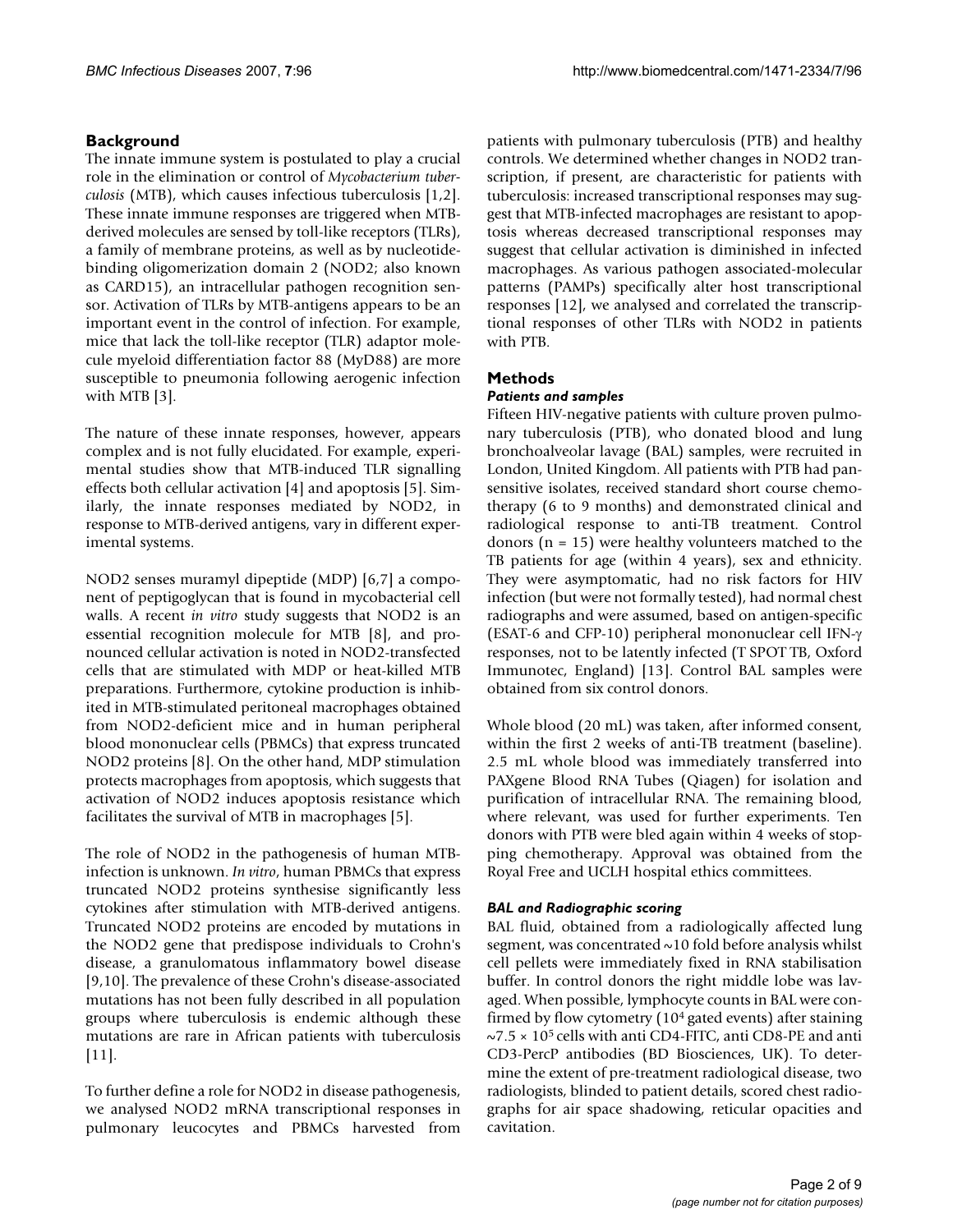#### *Enzyme-linked-immunospot (ELISPOT) assays*

Peripheral T-cell IFN-γ ELISPOT responses to ESAT-6 and CFP-10 peptide pools were determined to exclude latent TB infection (T SPOT TB, Oxford Immunotec, England), as previously described [14,13,15].

#### *Culture and infection of PBMCs with* **M. tuberculosis**

PBMCs from five healthy control donors were separated from heparinized blood (50 ml) by Ficoll density gradient centrifugation, and cells were reconstituted at a final concentration of  $1 \times 10^6$  cells/ml. To evaluate NOD2 gene regulation PBMCs were cultured for 66 hours in the presence of live H37RV *M. tuberculosis*, a clinical isolate (Beijing strain), live environmental mycobacterium (*M. vaccae* NCTC 11659) and medium alone. Cells were cultured in RPMI 1640 supplemented with 5% heat-inactivated human AB serum and 1% L-glutamine without antibiotics at  $37^{\circ}$ C and  $5\%$  CO<sub>2</sub> in a category 3 laboratory and harvested at 18, 24, 48, and 66 h post-treatment. All strains were grown in Middlebrook 7H10 agar (Difco) containing 10% v/v oleic acid/albumin/dextrose/catalase supplement (BD Biosciences) in the category 3 laboratory. Mycobacteria were disaggregated by vigorous vortexing with glass beads and counted using a Neubauer hemocytometer as previously described [16]. A direct microscopic count was performed to determine mycobacterial concentration. PBMCs were infected with living mycobacteria at a dose of 1 organism per macrophage (10% monocytes in PBMC). The viability of mycobacteria was assessed by culturing the diluted bacteria on Middlebrook 7H10 agar.

#### *Reverse transcription and real-time PCR*

RNA was isolated from whole blood and from lavage cell pellets or cells using the Paxgene® and RNeasy® Kit, respectively. Reverse transcription and real-time PCR, to quantify mRNA encoding for NOD2 and NOD1, IL-4 and its splice variant IL-4δ2, IFN-γ, TLRs and several proteins involved in apoptosis (FLIP, FLICE, Bcl-2, Bax, Fas, FasL and Bfl-1), were performed on samples, as previously described, after quality control of RNA templates [17]. mRNA values were normalised to a validated housekeeping gene, human-acidic-ribosomal-protein (HuPO) [18,19]. Primer and probe sequences, excluding those which have been previously published [16,17], are shown in table 2.

# *Data analysis*

Data was analysed using the Mann-Whitney U test, Wilcoxon matched pairs test, Spearman rank-sum correlation and linear regression on logged data.

# **Results**

#### *Demographic characteristics*

Demographic details of matched TB patients ( $n = 15$ ) and controls, shown in Table 1, indicate that there were no differences in baseline characteristics between these groups. All control patients had normal chest radiographs and had no laboratory evidence of latent TB infection with *M. tuberculosis*, as assessed by the antigen specific IFN-γ assay (T SPOT TB).

**Table 1: Demographic details and lavage cell counts at recruitment. Demographic details and radiographic scores are of 15 patients with pulmonary tuberculosis with their matched controls; the lavage cell counts are those of 10 patients and 6 controls. All participants were recruited in London, United Kingdom.**

| Numbers in parenthesis indicate %           | ТB               | Control                    |
|---------------------------------------------|------------------|----------------------------|
| Age (median; range in years)                | 28; 18-52        | 28; 19 - 48                |
| Sex (male)                                  | 9(60)            | 8(53)                      |
| Ethnicity                                   |                  |                            |
| <b>Black African</b>                        | 9(60)            | 8(53)                      |
| Indian                                      | 4(26)            | 4(26)                      |
| Other                                       | 2(14)            | 3(21)                      |
| X-ray features                              |                  |                            |
| Cavitation                                  | 8(53)            | 0                          |
| >50% airspace shadowing of total lung field | 7(47)            | 0                          |
| <b>BAL</b> (mean ± SE)                      |                  |                            |
| Total leucocytes (× 104/ml)                 | $31 \pm 8$       | $12.8 \pm 4.2$             |
| lymphocyte count (× 10 <sup>4</sup> /ml)    | 15±4             | $2.7 \pm 1.4$              |
| CD4: CD8 ratio                              | $3.8 \pm 1$      | $2.55 \pm 0.9$             |
| IFN- $\gamma$ copy number                   | 3390 [1525-7498] | 13 [4-113]; $p = 0.0005$   |
| Th <sub>1</sub> /Th <sub>2</sub> ratio      | $3.5$ [3.1-3.8]  | 1.1 $[A-1.8]$ ; p = 0.0007 |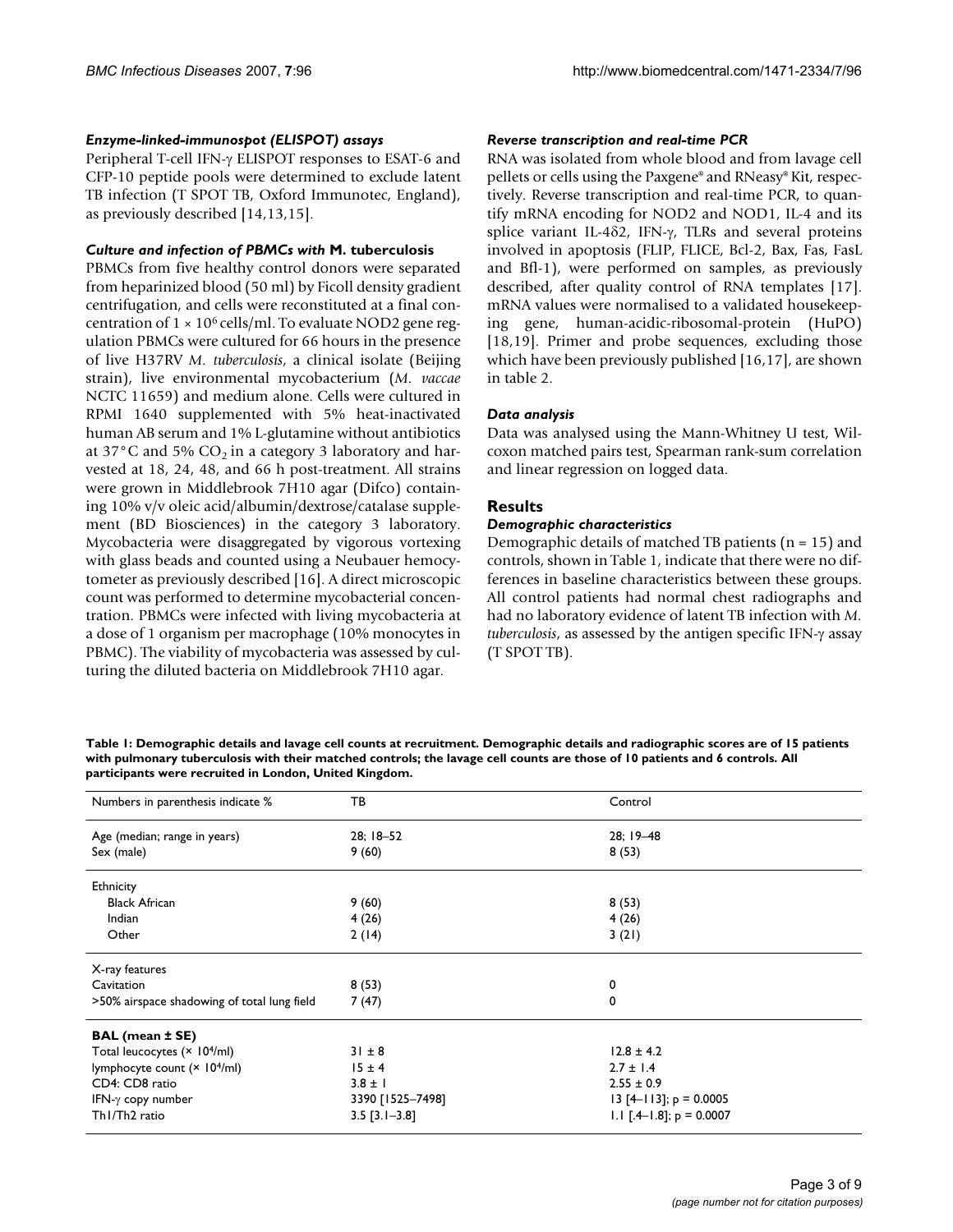**Table 2: Primer and probe sequences used to quantify gene expression by real-time PCR. Primer sequences for toll-likereceptor 2, 4, 6, 7 and 9 [17] and IL-4**δ**2 [18] have previously been published.**

| Genes            | * Probe sequence 5'-(FAM-TAMRA)-3'<br>$\lozenge$ L primer-5'-3'<br>$\Box$ R primer-5'-3'                            | Product size      |
|------------------|---------------------------------------------------------------------------------------------------------------------|-------------------|
| $IL-4$           | * AAACCTTCTGCAGGGCTGCGAC<br>$\Diamond$ <code>GCTGCCTCCAAGAACACAAC</code><br>$\Box$ CTGTAGAACTGCCGGAGCAC             | 71 bp             |
| HuPO             | *TGCCAGTGTCTGTCTGCAGATTG<br>G<br>$\Diamond$ <code>GCTTCCTGGAGGGTGTCC</code><br>$\Box$ GGACTCGTTTGTACCCGTTG          | 105 bp            |
| NODI             | * CCTGGCTCCGACATCGGTGA<br>$\Diamond$ <code>AAGCGAAGAGCTGACCAAAT</code><br>$\Box$ <code>TCCCAGTTTAAGATGCGTGA</code>  | 133 bp            |
| NOD <sub>2</sub> | * CCGAGGCATCTGCAAGCTCA<br>$\Diamond$ CTGCAAGGCTCTGTATTTGC<br>□ CTCGCAGTGAAGAGCACATT                                 | 82 bp             |
| TNF- $\alpha$    | * CAGCCACTGGAGCTGCCCCT<br>$\Diamond$ <code>AGCCCATGTTGTAGCAAACC</code><br>$\Box$ <code>GCTGGTTATCTCTCAGCTCCA</code> | 102 <sub>bp</sub> |
| <b>FLIP</b>      | *<br>TGGATTGCTGCTTGGAGAACATT<br>CC<br>$\diamond$ GTTCAAGGAGCAGGGACAAG<br>$\sqcap$ ATCAGGACAATGGGCATAGG              | l I 4 bp          |
| <b>FLICE</b>     | *<br>ACTTGGATGCAGGGGCTTTGACC<br>AC<br>$\Diamond$ <code>AAGTGCCCAAACTTCACAGC</code><br>□ GGGGCTTGATCTCAAAATGA        | 102 bp            |
| Bax              | *<br>AAGTAGAAAAGGGCGACAACCCG<br>GC<br>$\Diamond$ <code>GAGAGGTCTTTTTCCGAGTGG</code><br>$\Box$ GCCTTGAGCACCAGTTTGCTG | 105 bp            |
| BfI- I           | CCACAACCTGGATCAGGTCCAAG<br>CA<br>$\Diamond$ GGCTGGCTCAGGACTATCTG<br>□ TTTGGACTGAGAACGCAACA                          | 105 bp            |
| Bcl-2            | *<br>CAAAGGCATCCCAGCCTCCGTTA<br>$\Diamond$ <code>AGTACCTGAACCGGCACCT</code><br>$\square$ TTCAGAGACAGCCAGGAGAAA      | II8 bp            |

# *Broncho-alveolar lavage (BAL) fluid analyses in patients with PTB and controls*

BAL fluid recovered from patients with PTB were more cellular than controls, contained predominantly alveolar macrophages, and contained a significantly greater number of leucocytes and lymphocytes (Table 1). In PTBaffected patients, IFN-γ mRNA levels and the Th1/Th2 (IFN-γ/IL-4) ratio were significantly elevated compared to control subjects (Table 1).

#### *Pulmonary leucocytes express NOD2 mRNA*

NOD2 is most prominently expressed in circulating monocytes [10] and small intestinal Paneth cells [20]. Expression profiles in human pulmonary leucocytes have not previously been studied. We initially determined whether alveolar macrophages express NOD2 and measured NOD2 mRNA levels in pulmonary leucocytes present in BAL fluid [21]. We show that NOD2 mRNA expression levels are prominent in pulmonary leucocytes although expression levels did not differ between patients and controls (Figure 1). We also compared the expression levels of NOD1 mRNA (also known as CARD4), in pulmonary leucocytes obtained from patients and controls (Figure 1). NOD1 is an intracellular protein that is closely related to NOD2 but does not appear to play a role in the detection of mycobacterial antigens [8].

Although there are no characteristic NOD2 transcriptional responses in patients with PTB, NOD2 mRNA was highly expressed in two patients. Both patients, who were of Somalian origin, and had severe tuberculosis: one patient had extensive pulmonary cavitatory disease and the other disseminated tuberculosis. We could not, however, identify more specific clinical variables to account for the high levels of NOD2 expression in these patients. Patients with cavitatory disease tended to have higher levels of NOD2 mRNA expression than those without pulmonary cavitation but these differences were not significant (Figure 2). There was no correlation between NOD2 mRNA levels and radiographic disease scores.

#### *NOD2, and TLR2 and TLR4 mRNA expression correlate in pulmonary leucocytes obtained from patients with PTB*

NOD2 regulates cellular responses to peptidoglycanmediated activation of TLR2 [22]. Furthermore, mycobacterial TLR2 and NOD2 agonists synergistically induce cytokine release in PBMCs obtained from healthy volunteers and patients with Crohn's disease [8]. In pulmonary leucocytes obtained from patients with tuberculosis, NOD2 mRNA expression correlated with TLR2 ( $p = 0.02$ ; figure 3A) and TLR4 ( $p = 0.01$ ; figure 3B) but not with TLR6 mRNA expression ( $p = 0.17$ ). These correlations were mainly due to the high levels of mRNA expression in the two previously mentioned patients. In healthy controls, there was no correlation between NOD2 and TLR2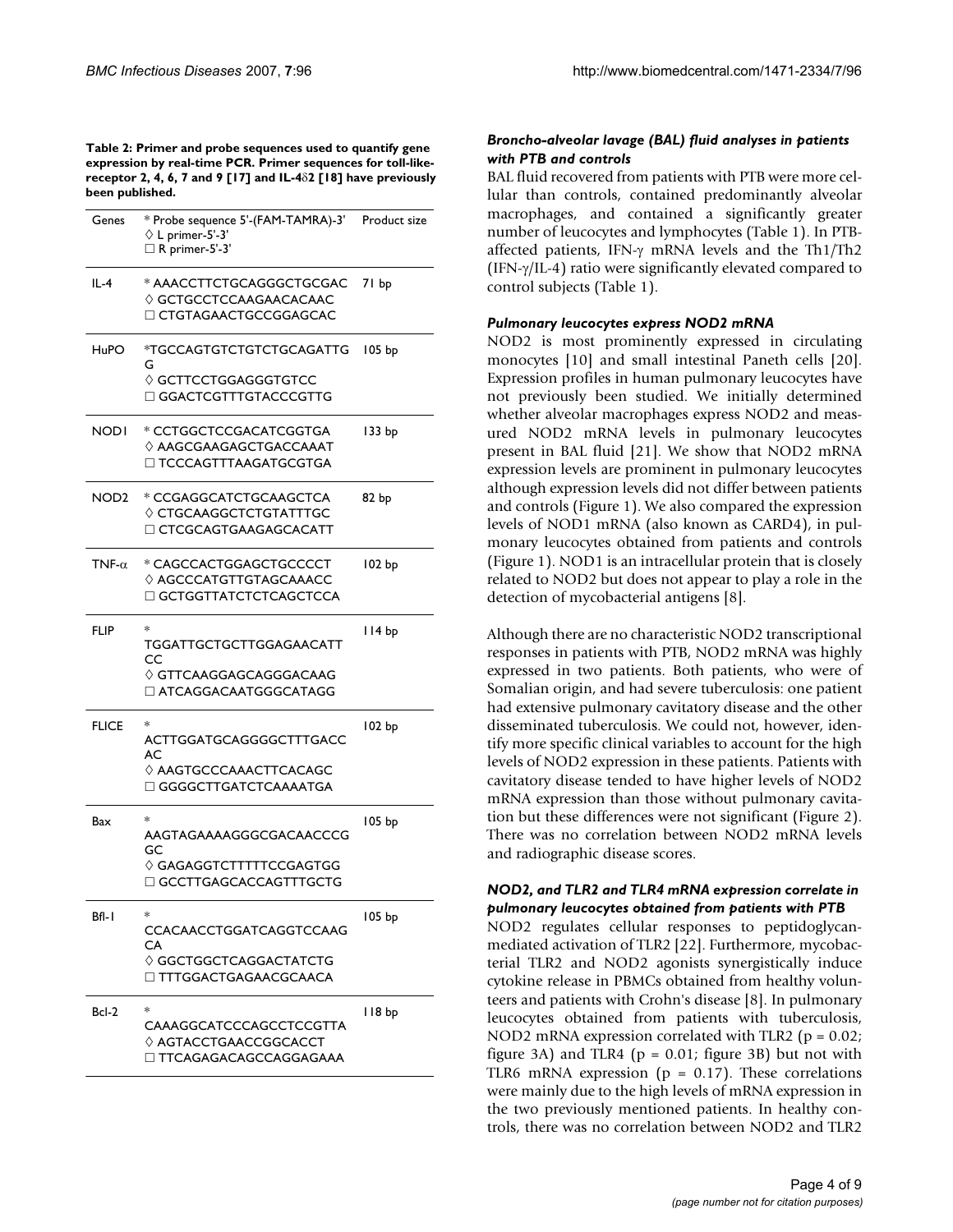



# Figure 1

**NOD1 and NOD2 mRNA expression in pulmonary leucocytes obtained from patients with tuberculosis and controls**. NOD1 and NOD2 mRNA expression, measured by real-time RT-PCR, is similar in pulmonary leucocytes in 15 patients with tuberculosis compared to 6 healthy controls. To permit comparison between individuals, absolute copy numbers of NOD1 and NOD2 mRNA were measured during RT-PCR, using cDNA standards, and expressed relative to 10<sup>6</sup> mRNA copies of a validated housekeeping gene, HuPO.

or TLR4 mRNA expression in pulmonary leucocytes. NOD1 mRNA expression did not correlate with TLR2 or TLR4 mRNA expression in pulmonary leucocytes obtained from patients and controls.

#### *NOD2 expression increases in whole blood following antituberculous therapy*

In whole blood, both NOD2 and NOD1 mRNA expression increased following treatment, although only increases in NOD2 mRNA expression were significant (Figure 4).

# *Signalling pathways activated by NOD2*

Following activation by MDP, NOD2 triggers downstream cellular responses mediated through NF-κB and mitogen-activated protein kinase (MAPK) activation [23]. This results in the production of various cytokines, such as TNF $\alpha$  and IL-4, which are important in regulating immune responses to MTB [1,17]. We therefore compared NOD2 mRNA with the transcriptional responses of selected cytokines in BAL-derived cells obtained from patients with PTB ( $n = 15$ ) and controls ( $n = 6$ ). Although there were clear differences in the expression of some

# Figure 2

NOD2 gene expression in alveolar lavage cells from 15 subjects with tuberculosis (stratified by whether cavitation was detected on chest radiographs) and 6 healthy controls.

cytokines (IFNγ, IL-4 and its splice variant and antagonist, IL-4δ2) in patients with TB and controls, there was no correlation between expression of these cytokines and NOD2. There was also no correlation between NOD2 and TNFα transcriptional responses in patients and controls. In addition, NOD2 mRNA expression did not correlate with expression of mRNA encoding several proteins involved in apoptosis (FLIP, FLICE, Bcl-2, Bax, Fas, FasL and Bfl-1) although high levels of mRNA encoding the anti-apoptotic protein FLICE were measured in BALderived cells obtained from the two patients with elevated NOD2 mRNA levels.

# *NOD2 mRNA expression is not regulated in PMBC freshly inoculated with live strains of mycobacteria*

We exposed PBMCs from five healthy volunteers, who did not have laboratory evidence of tuberculosis infection (as established by antigen-specific IFN-γ assays [14,13,15]), to pathogenic strains of live mycobacteria (H37RV and Beijing strain) and an environmental mycobacterium (*M. vaccae* NCTC 11659), to determine if NOD2 mRNA expression levels are regulated by. In general, mycobacteria induced modest, but non-significant changes, in NOD2 mRNA expression (Figure 5A). Mycobacteria induced marked increases in NOD2 mRNA expression in one volunteer (Figure 5B) although mycobacterial stimulation did not regulate NOD2 mRNA expression significantly in PBMC extracted from the other volunteers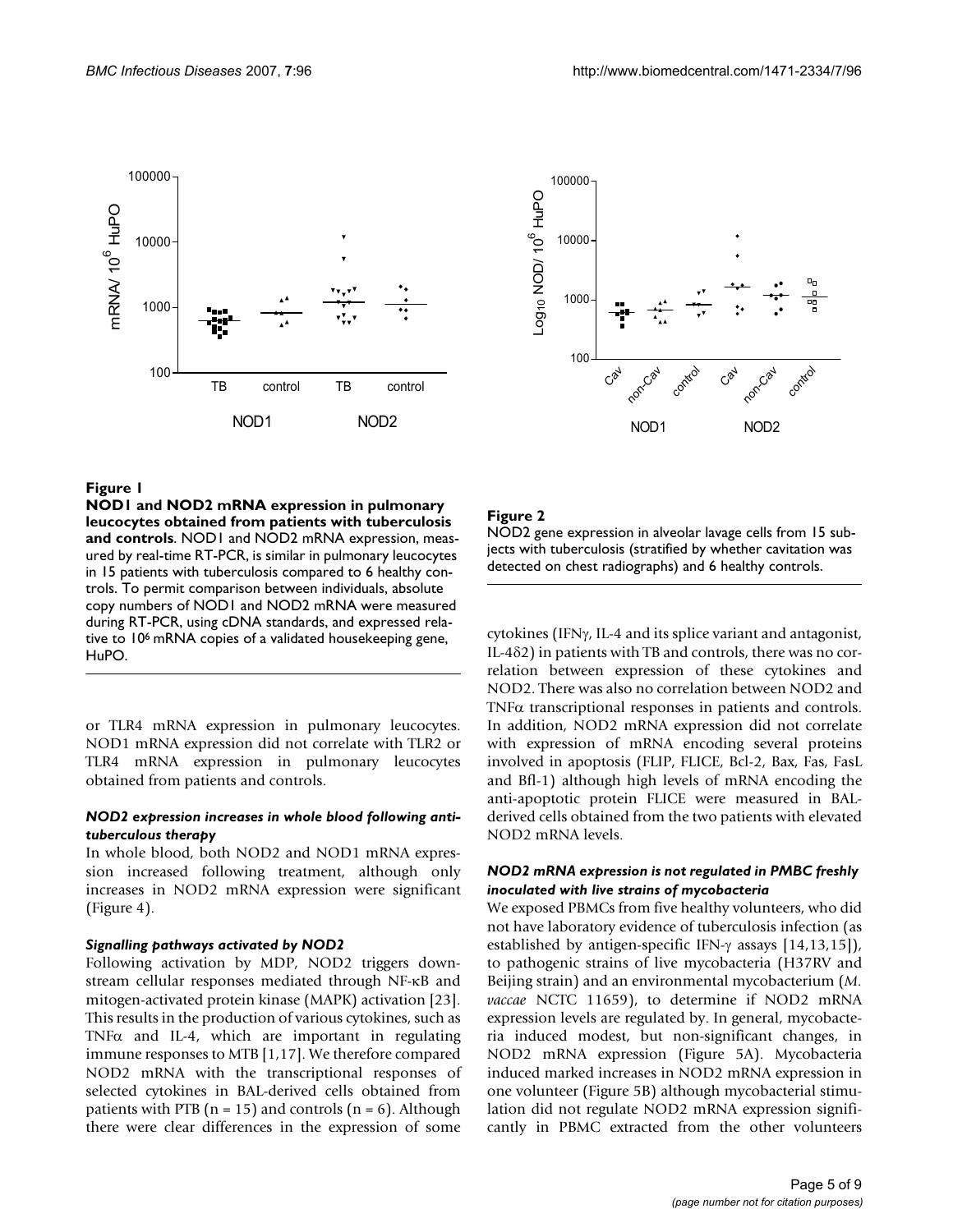



#### Figure 3

**NOD2 mRNA expression correlates with TLR2 and TLR4 mRNA expression in pulmonary leucocytes harvested from patients with tuberculosis**. A significant correlation was observed between mRNA molecules encoding NOD2 and toll-like receptor (TLR) 2 ( $p = 0.02$ ) [A] and TLR4 (p = 0.01) [B] in pulmonary leucocytes harvested from patients with tuberculosis. To permit correlations, absolute copy numbers of NOD2 and TLR2, TLR4 and TLR6 mRNA were measured during RT-PCR, using cDNA standards, and expressed relative to 10<sup>6</sup> mRNA copies of a validated housekeeping gene HuPO.

(Figure 5C–F). In these studies, NOD2 mRNA expression levels varied widely and did not correlate with any specific mycobacterial strain.

#### **Discussion**

NOD2, a member of the phylogenetically conserved NLR (NACHT-leucine-rich repeat) family, is an essential pattern recognition sensor for MTB-derived antigens. Mycobacterial antigens fail to induce an appropriate increase in TNF- $\alpha$  synthesis in human PBMC that express mutant NOD2 proteins and in murine macrophages lacking NOD2 [8]. The gene mutations that encode mutant NOD2 proteins, however, appear to be rare in patients with tuberculosis. NOD2 agonists may also modulate innate responses to MTB by inducing resistance to apoptosis that facilitates the survival of MTB in infected macro-



#### Figure 4

**NOD1 and NOD2 mRNA expression in peripheral blood cells obtained from patients with tuberculosis, before and after anti-tuberculous treatment**. NOD1 and NOD2 mRNA expression was analysed, by real-time RT-PCR, in peripheral blood cells isolated from patients with tuberculosis and matched controls. To permit comparison between individuals, absolute copy numbers of NOD2 (4A) and NOD1 (4B) mRNA were measured during RT-PCR, using cDNA standards, and expressed relative to 106 mRNA copies of a validated housekeeping gene HuPO. NOD2 but not NOD1 mRNA levels increased significantly after treatment.

phages [5]. Thus, NOD2 may play a role in attenuating two key putative mycobactericidal pathways. To further define a role for NOD2 in disease pathogenesis, we analysed NOD2 transcriptional responses in pulmonary leucocytes and mononuclear cells harvested from patients with pulmonary tuberculosis (PTB).

Our gene expression studies revealed that there are no characteristic NOD2 transcriptional responses in pulmonary leucocytes obtained from patients with tuberculosis. NOD2 mRNA levels in patients generally compared with those in control donors. Nonetheless, increased NOD2 levels, which correlate with TLR2 and TLR4 expression, were noted in some patients with severe infection. This observation, coupled with the increases in NOD2 expres-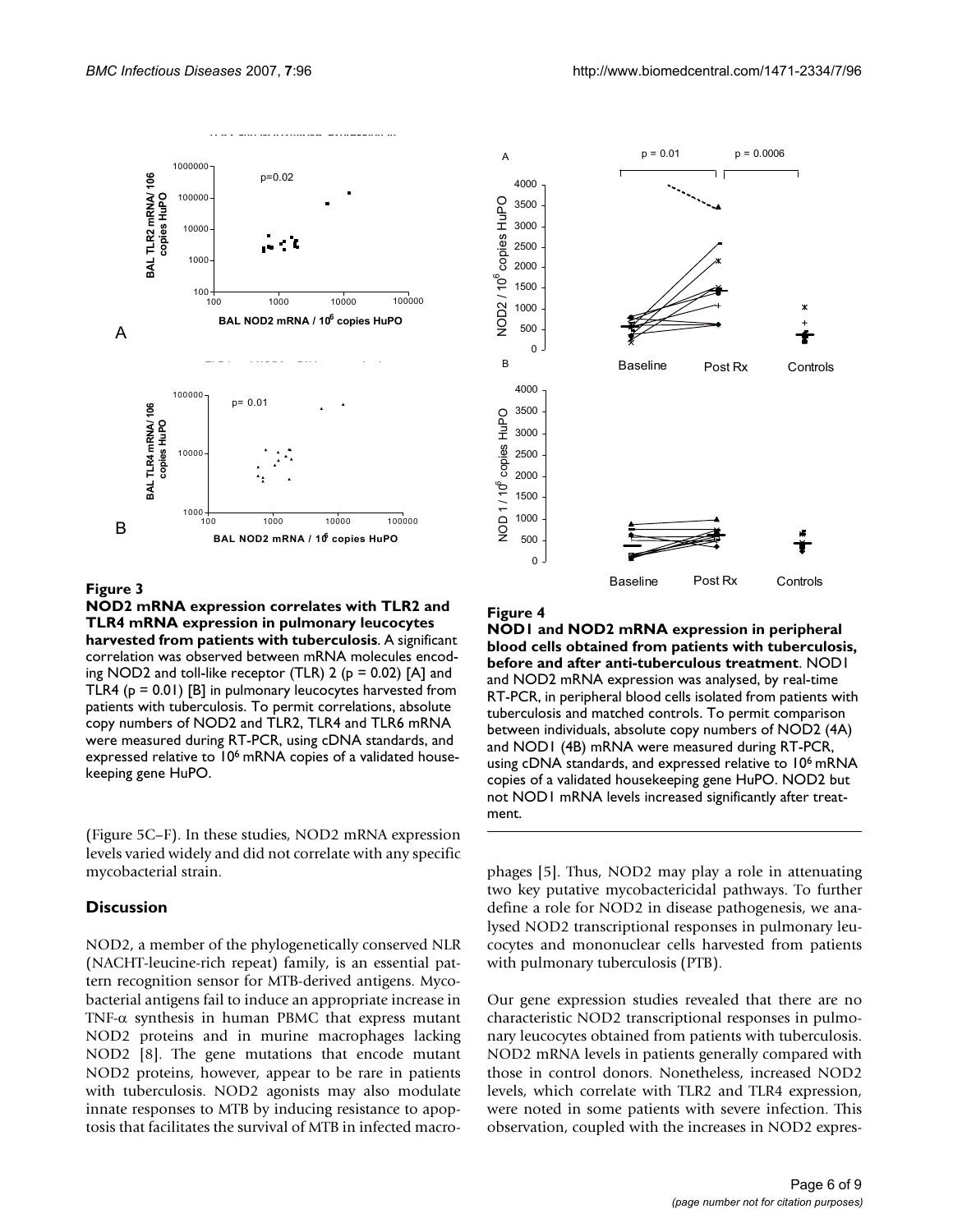

#### **Figure 5** NOD2 mRNA expression in live mycobacteria stimulated-peripheral blood cells obtained from healthy volunteers obtained from healthy volunteers obtained from healthy volunteers obtained from healthy volunteers obt

**NOD2 mRNA expression in live mycobacteria stimulated-peripheral blood cells obtained from healthy volunteers**. NOD2 mRNA levels varied widely in healthy donor derived-PBMCs that were stimulated with live mycobacterial strains [A = combined data and B to F individual data]. NOD2 mRNA expression was analysed, by real-time RT-PCR, in peripheral blood cells isolated from healthy donors. To permit comparison between individuals, absolute copy numbers of NOD2 mRNA were measured during RT-PCR, using cDNA standards, and expressed relative to 10<sup>6</sup> mRNA copies of a validated housekeeping gene HuPO. Lower numbers of PBMCs were harvested from Donors 1 and 3, and these cells were not stimulated with *Mycobacterium vaccae*. MV = M, vaccae; H37 = H37RV strain and CPA = Beijing strain.

sion in peripheral leucocytes following treatment, suggest further study in a larger group of patients to confirm a role for NOD2 in PTB. In the present study, we only measured total leucocyte and lymphocyte counts in bronchoalveolar lavage fluid. As NOD2 is most prominently expressed in monocytes, with very little expression in neutrophils and lymphocytes, it is most likely that monocytes account for the overwhelming majority of NOD2 expression [24].

We did not quantify the number of epithelial cells present in broncho-alveolar fluid and we cannot determine the effect of mycobacterial infection on NOD2 expression in respiratory epithelial cells. Baseline NOD2 expression levels in primary respiratory epithelial cells is low [25] although NOD2 mRNA expression is enhanced in immortalised human bronchial epithelial cells that are infected with *Streptococcus pneumoniae*[25]. It would therefore be important to determine the relative contribution of respiratory epithelial cells and monocytes to the increases in NOD2 expression seen in some patients.

In the present study, NOD2 mRNA expression levels were similar in patients (who often have active disease for many weeks prior to diagnosis) and controls. This does not exclude a role for NOD2 during the early stages of MTB infection, when *M. tuberculosis* encounters the alveolar macrophage and innate immune pathways are first activated. It is also possible, however, that the absolute levels of NOD2 expression may not play a role in determining susceptibility to MTB infection. Rather, structural variants of NOD2 proteins may modulate host immune responses as suggested by *in vitro* studies [8]. Thus, studies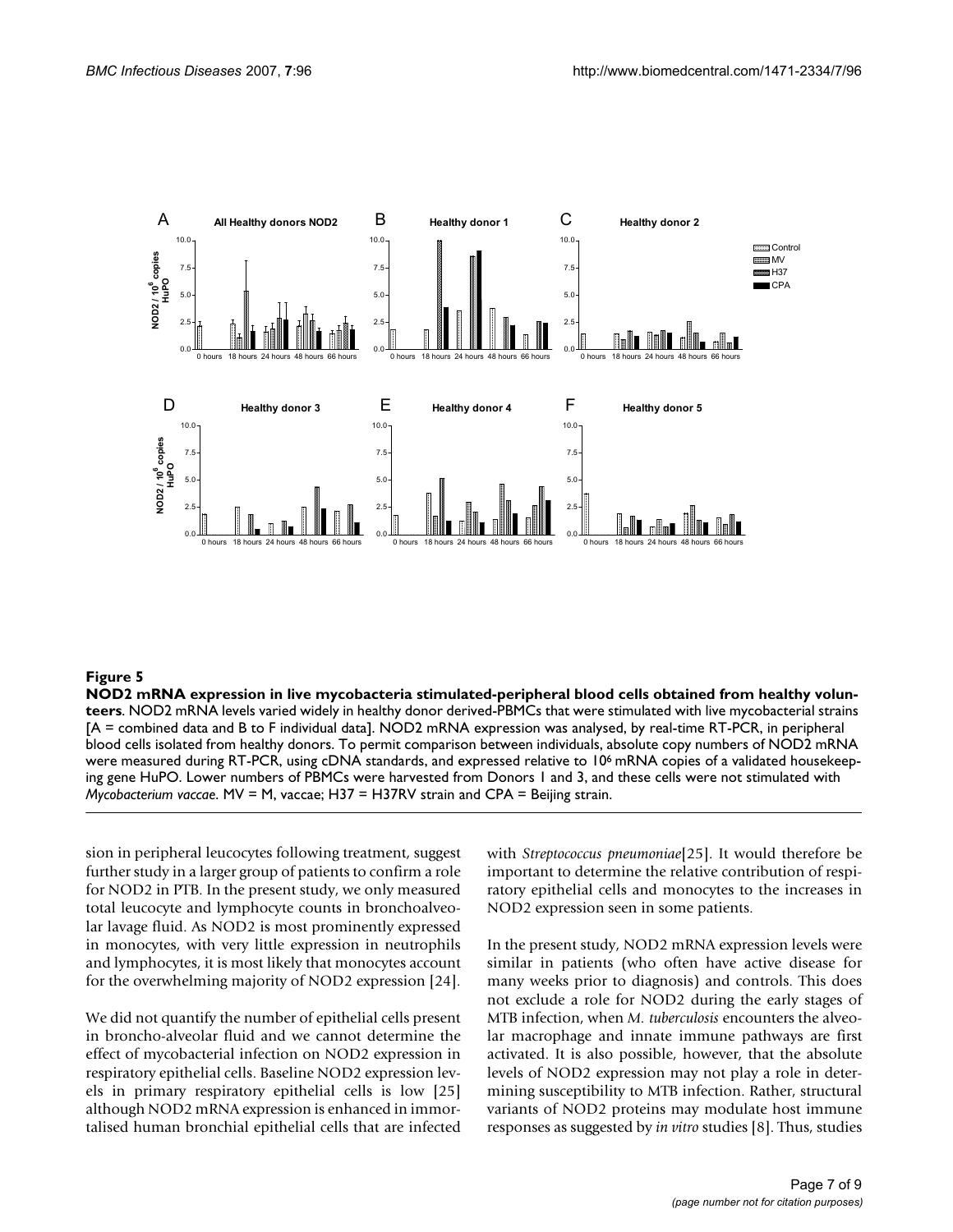are required to confirm whether individuals with gene mutations encoding for mutant NOD2 proteins are predisposed to MTB-infection. The lack of an association between Crohn's disease-associated NOD2 gene mutations and tuberculosis in African patients [11] does not exclude a role for NOD2 in MTB-infection because NOD2 gene mutations are probably rare in African populations [10]. It would be instructive, therefore, to determine whether NOD2 gene mutations are associated with MTBinfection in Caucasian populations, where these mutations occur with much greater frequency.

We were surprised to find significantly higher levels of NOD2 mRNA expression in peripheral leucocytes obtained from patients who completed anti-tuberculosis therapy. Firstly, we hypothesise that this could have been due to translocation of antigen-specific leucocytes predominantly to the site of disease (lungs) with few NOD2 expressing leucocytes in the peripheral compartment, and reversal of this profile after treatment. However, the lack of preferential NOD2 upregulation in the lung makes this unlikely. Secondly, we speculate that MTB infection may subvert protective innate responses by downregulating NOD2 expression, whose levels therefore increase after successful chemotherapy. We might expect this to occur in parallel with TNF- $\alpha$  as this cytokine up-regulates NOD2 mRNA expression in various cell lineages including PBMC [26,27]. However, in keeping with the observations of other investigators [28,29], we did not observe increased TNF-α mRNA expression after treatment completion. We did not investigate the relationship between NOD2 and soluble TNF- $\alpha$  receptors, which may modulate TNF- $\alpha$  levels. Thirdly, it is intriguing to speculate that increased levels of NOD2 mRNA, which occur with completion of TB treatment, is a correlate of protective immunity. Similar longitudinal changes may occur with IFN-γ [17,29,30] and the Th1-like splice variant IL-4δ2 [17], which both increase significantly with anti-TB treatment. In keeping with these observations IL-4δ2 mRNA levels are also increased in healthy subjects with latent MTB infection who contain the disease [31,32]. Longitudinal studies in TB infected patients, however, would be required to address the role of NOD2 in this context. Interestingly, preliminary data indicate that mycobacterial antigens regulate the expression of NOD2 splice variants [33] and further studies are required to clarify their role in tuberculosis.

A significant limitation of this study is that we did not study MTB-specific responses in subjects with known NOD2 gene mutations. However, we found these patients difficult to recruit in our clinical setting. We also acknowledge that real time PCR measures steady state mRNA levels only and not the activity of NOD2 protein, which is physiologically active at concentrations too low to detect by immunoassay. This study was powered to detect a 0.5 log change in NOD2 mRNA levels although smaller changes may be biologically meaningful. However, mRNA levels in patients and controls were similar and we found no trends suggesting that inter-group difference might be present.

# **Conclusion**

Overall, our findings show that there are no characteristic NOD2 transcriptional responses in pulmonary leucocytes obtained from patients with PTB. Nonetheless, the increased levels of NOD2 mRNA expression in peripheral leucocytes obtained from patients completing treatment and correlation between NOD2 and TLR2 and TLR4 mRNA expression in pulmonary leucocytes obtained from some patients with severe tuberculosis does not exclude a role for NOD2 in disease pathogenesis. The role of mutant NOD2 proteins in MTB-infection in different ethnic groups needs to be defined.

# **Competing interests**

The author(s) declare that they have no competing interests.

# **Authors' contributions**

SL contributed to formulation of study design, conducted some of the relevant experiments, analysed the data, and contributed to writing and critical appraisal of the manuscript. KD contributed to formulation of study design, conducted some of the relevant experiments, recruited the patients, analysed the data, and contributed to writing and critical appraisal of the manuscript. JC conducted some of the relevant experiments and contributed to data analysis. LUK conducted some of the relevant experiments and contributed to data analysis. JFH conducted some of the relevant experiments and contributed to data analysis. MAJ, SK, GAWR and AZ contributed to formulation of study design, facilitated patient recruitment, analysed the data, and contributed to writing and critical appraisal of the manuscript. All the authors have read and approved the final manuscript.

# **Acknowledgements**

The authors would like to thank the TB clinic and bronchoscopy staff at the Royal Free Hospital NHS trust for facilitating patient recruitment, the radiologists for scoring the x-rays, and the patients and volunteers that took part in the study. This work was, in part, supported by the SA Research Chairs Initiative (KD), sponsored by the South African NRF and DST. SL was supported by a Crohn's in Childhood Research Association (CICRA) Research Fellowship.

#### **References**

- 1. Dheda K, Booth H, Huggett JF, Johnson MA, Zumla A, Rook GA: **[Lung remodeling in pulmonary tuberculosis.](http://www.ncbi.nlm.nih.gov/entrez/query.fcgi?cmd=Retrieve&db=PubMed&dopt=Abstract&list_uids=16136463)** *J Infect Dis* 2005, **192(7):**1201-1209.
- 2. North RJ, Jung YJ: **[Immunity to tuberculosis.](http://www.ncbi.nlm.nih.gov/entrez/query.fcgi?cmd=Retrieve&db=PubMed&dopt=Abstract&list_uids=15032590)** *Annu Rev Immunol* 2004, **22:**599-623.